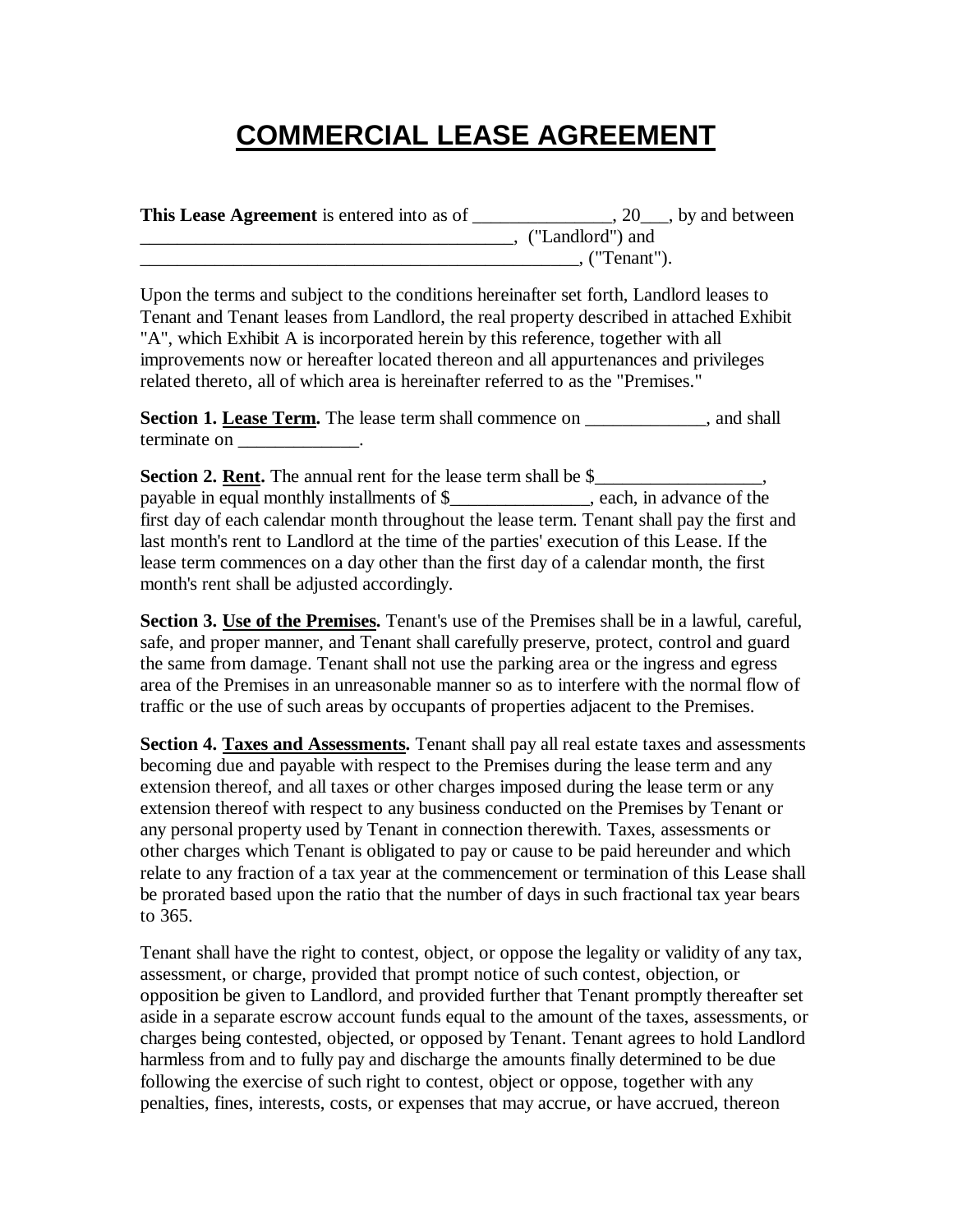and Tenant shall apply the funds so set aside under this Section 4 of fully discharge its obligations hereunder.

If at any time during the lease term or any extension thereof, the method of taxation prevailing at the commencement of the lease term shall be altered so as to cause the whole or any part of the taxes, assessments, or charges now or hereafter levied, assessed or imposed on real estate and improvement thereon to be levied, assessed or imposed wholly or partially as a capital levy, or otherwise, on the rents received there from, Tenant shall pay and discharge the same with respect to the rents due hereunder.

**Section 5. Utilities.** Tenant shall promptly pay or cause to be paid all charges incurred for all utility services furnished to the Premises, including without limitation, telephone service, sanitary sewer, water, natural gas, and electricity. Tenant shall also provide all replacement light bulbs and tubes and pay for all maintenance of all utilities during the lease term and any extension thereof.

Landlord does not warrant that any of the utility services above-mentioned will be free from interruptions caused by war, insurrection, civil commotion, riots, acts of God or the enemy, governmental action, lockouts, picketing (whether legal or illegal), accidents, inability of Landlord to obtain fuel or supplies, or any other cause or causes beyond the reasonable control of Landlord. Any such interruption of service shall not be deemed an eviction or disturbance of Tenant's use and possession of the Premises, or any part thereof, or render Landlord liable to Tenant for damages, or relieve Tenant from the performance of Tenant's obligations under this Lease. Landlord shall have no responsibility or liability for the failure of any public or private utility to supply sufficient or adequate utility services to the Premises.

**Section 6. Compliance with Laws.** If any law, ordinance, order, rule or regulation is passed or enacted by any governmental agency or department having jurisdiction over the Premises or Tenant's use of the same which requires Tenant to modify or alter its operations or use of the Premises, this Lease shall in no way be affected and Tenant shall, at its sole cost and expense, promptly comply with such law, ordinance, order, rule, or regulation.

**Section 7. Maintenance and Repair.** Subject to the provisions of Section 11, below, relating to destruction of or damage to the Premises, and Section 12, below, relating to condemnation of the Premises, Tenant shall, at its sole cost and expense, keep and maintain the Premises, including without limitation, the roof, exterior, foundation, structural and operational parts (cooling, heating, air conditioning, plumbing equipment and fixtures), paving and landscaping, snow and ice removal, interior maintenance (floors, doors, toilets, light replacement, etc.), and all other elements or systems of the Premises, in a condition and repair similar to its original condition and repair, reasonable wear and tear excepted. Replacement and repair parts, materials, and equipment used by Tenant to fulfill its obligations hereunder shall be of a quality equivalent to those initially installed within the Premises. All repair and maintenance work shall be done in accordance with the then existing federal, state, and local laws, regulations and ordinances pertaining thereto. Except as otherwise provided in Sections 11 and 12,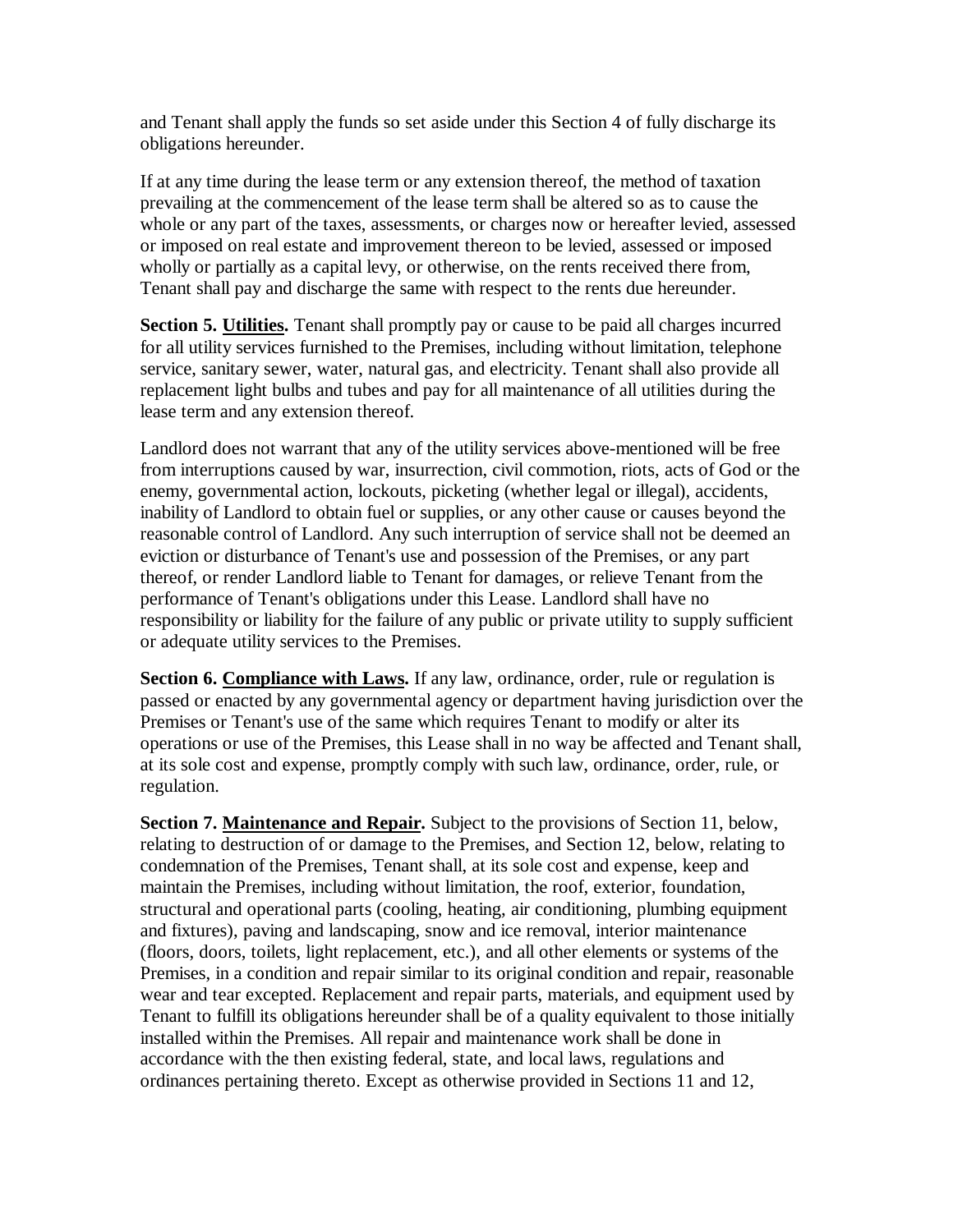below, Landlord shall have no obligation whatsoever with respect to the maintenance and repair of the Premises.

**Section 8. Indemnity and Insurance.** Tenant shall indemnify Landlord for, defend Landlord against, and save Landlord harmless from any liability, loss, cost, injury, damage, or other expense that may occur or be claimed by or with respect to any person or property on or about the Premises resulting form the use, misuse, occupancy, possession, or unoccupancy of the Premises by Tenant, its agents, employees, licensees, invitees or guests. Except where any loss, cost, injury or damage is the result of Landlord's sole fault or negligence, Landlord shall not have any liability for any loss, cost, injury or damage to the Premises, to Tenant or Tenant's employees, agents, licensees, invitees or guests or to any property of such persons. Except as set forth in the Section 8, Landlord shall not be responsible or liable for loss or damage to the contents of any improvements on the Premises, regardless of who owns the contents and regardless of how or by whom the loss or damage is caused.

At its sole cost and expense, Tenant shall obtain and thereafter maintain in full force and effect, at all times during the lease term and any extension thereof, the following insurance with respect to the Premises:

(a) comprehensive public liability insurance having limits of not less than \$500,000 for bodily injury or death to one person, \$500,00 for bodily injuries or death arising out of one occurrence, and \$200,000 for property damage;

(b) fire and extended coverage insurance in an amount equal to at least 85 percent of the current replacement value of the Premises, which replacement value shall be redetermined by Landlord at the beginning of each year of the lease term and any extension thereof. Landlord shall, upon each such redetermination, give written notice to Tenant of such redetermined replacement value. If Tenant fails to object to such redetermined replacement value within 21 days after its receipt of written notice thereof, such value shall be deemed acceptable to Tenant. If Tenant does object to such redetermined replacement value, the replacement value of the Premises shall then be determined by an appraisal by a firm or person selected by Landlord and approved by Tenant. Such firm or person's determination of the replacement value of the Premises shall be conclusive and binding upon Landlord and Tenant. The cost of any such appraisal shall be borne equally by Landlord and Tenant. If the replacement value of the Premises determined by such an appraisal is higher than the then existing limits of fire and extended insurance coverage, Tenant shall, at its sole cost and expense, promptly cause such insurance limits to be increased to the new replacement value of the Premises. The fire and extended coverage insurance policy shall specifically provide that Landlord and any mortgagee or lessor of Landlord are additional insureds and that all payments shall be made as their interests appear.

Each insurance policy furnished under this Section 8 shall be issued by a responsible insurance company acceptable to Landlord which company shall be authorized to do business in Ohio, and such insurance coverage may be written under a blanket policy or policies obtained by Tenant, which policy or policies may include other real estate owned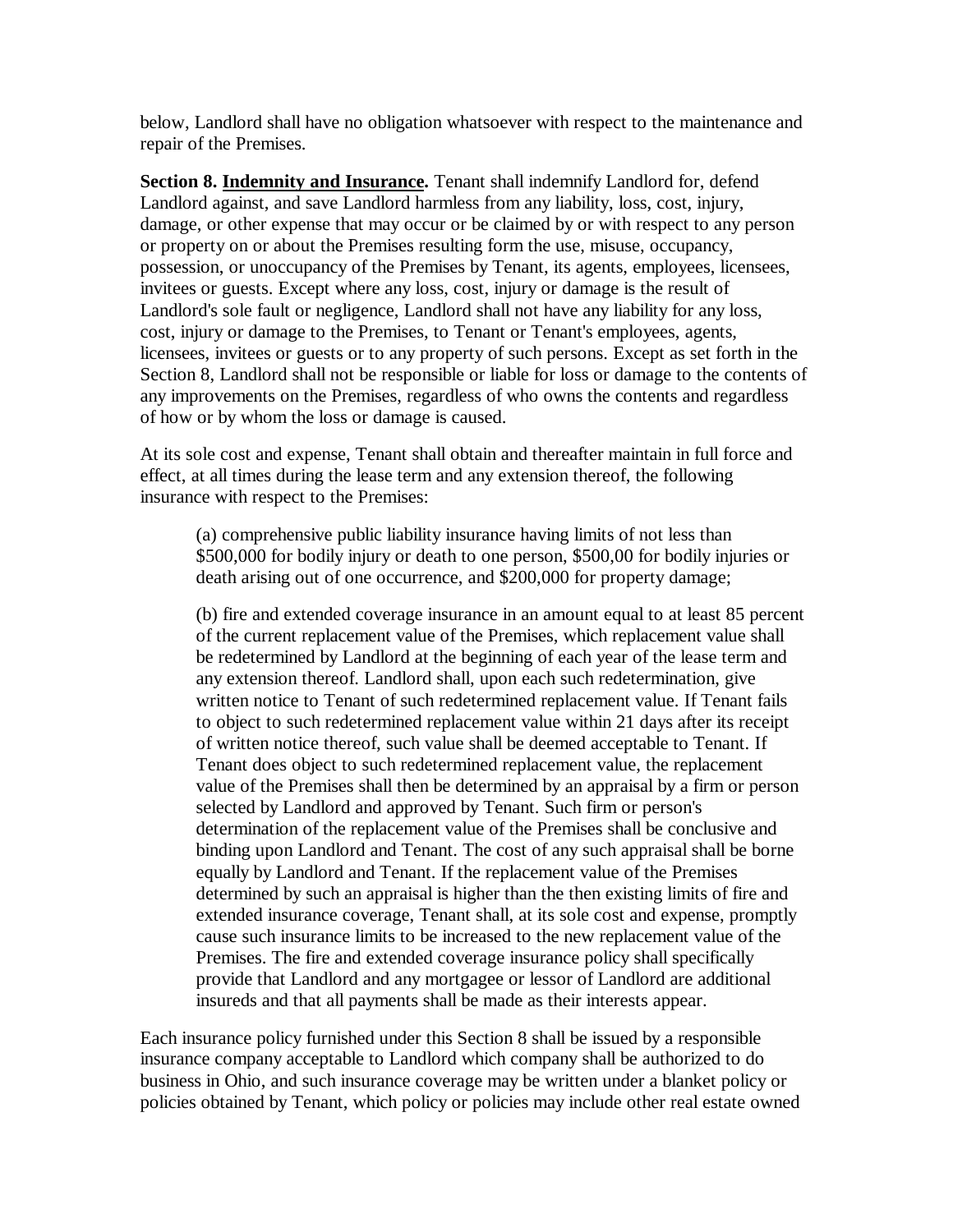or leased by Tenant. Landlord, Tenant and any mortgagee or lessor of Landlord shall all be named as insured parties in each such insurance policy, and each policy shall provide for written notice to Landlord and to any mortgagee or lessor of Landlord at least ten days prior to any cancellation, modification, or lapse thereof. Tenant shall furnish Landlord with memorandum copies of such insurance policies prior to the commencement of the lease term.

**Section 9. Alterations and Improvements.** Tenant shall have the right to make, at no expense to Landlord, improvements, alterations, or additions (hereinafter collectively referred to as "Alteration") to the Premises, whether structural or nonstructural, interior or exterior, provided that:

(a) no Alteration shall be made without the prior written consent of Landlord, which consent shall not be unreasonably withheld;

(b) no Alteration shall reduce or otherwise impair the value of the Premises;

(c) no Alteration shall be commenced until Tenant has fist obtained and paid for all required permits and authorizations of all governmental authorities having jurisdiction with respect to such Alteration;

(d) any Alteration shall be made in a good workmanlike manner and in compliance with all laws, ordinances, regulations, codes, and permits;

(e) Tenant shall hold Landlord harmless from and against any liens and claims for work, labor, or materials supplied to the Premises at the direction of Tenant, and in the event that any such liens or claims shall be filed for work, labor or materials supplied to the Premises at the direction of Tenant, Tenant shall, at Landlord's option, either escrow an amount equal to the amount of the lien or claim being filed, or obtain a bond for the protection of Landlord in an amount not less than the amount of the lien or claim being filed; and

(f) any Alteration shall become and remain the property of Landlord unless Landlord otherwise agrees in writing.

**Section 10. Signs.** Tenant shall have the right to install and operate, at its sole cost and expense, any sign or signs on the Premises which shall not be in violation of any law, statute or ordinance, and Tenant shall have the right to remove the same, provided that Tenant must repair any damage to the Premises caused by such removal.

Section 11. Damage to Premises. If by fire or other casualty the Premises are destroyed or damaged to the extent that Tenant is deprived of occupancy or use of the Premises (meaning such destruction cannot be repaired or restored within 120 days of the occurrence of the fire or other casualty Landlord may elect to:

(a) cause the restoration of the Premises to substantially the same condition as existed before such damage or destruction; or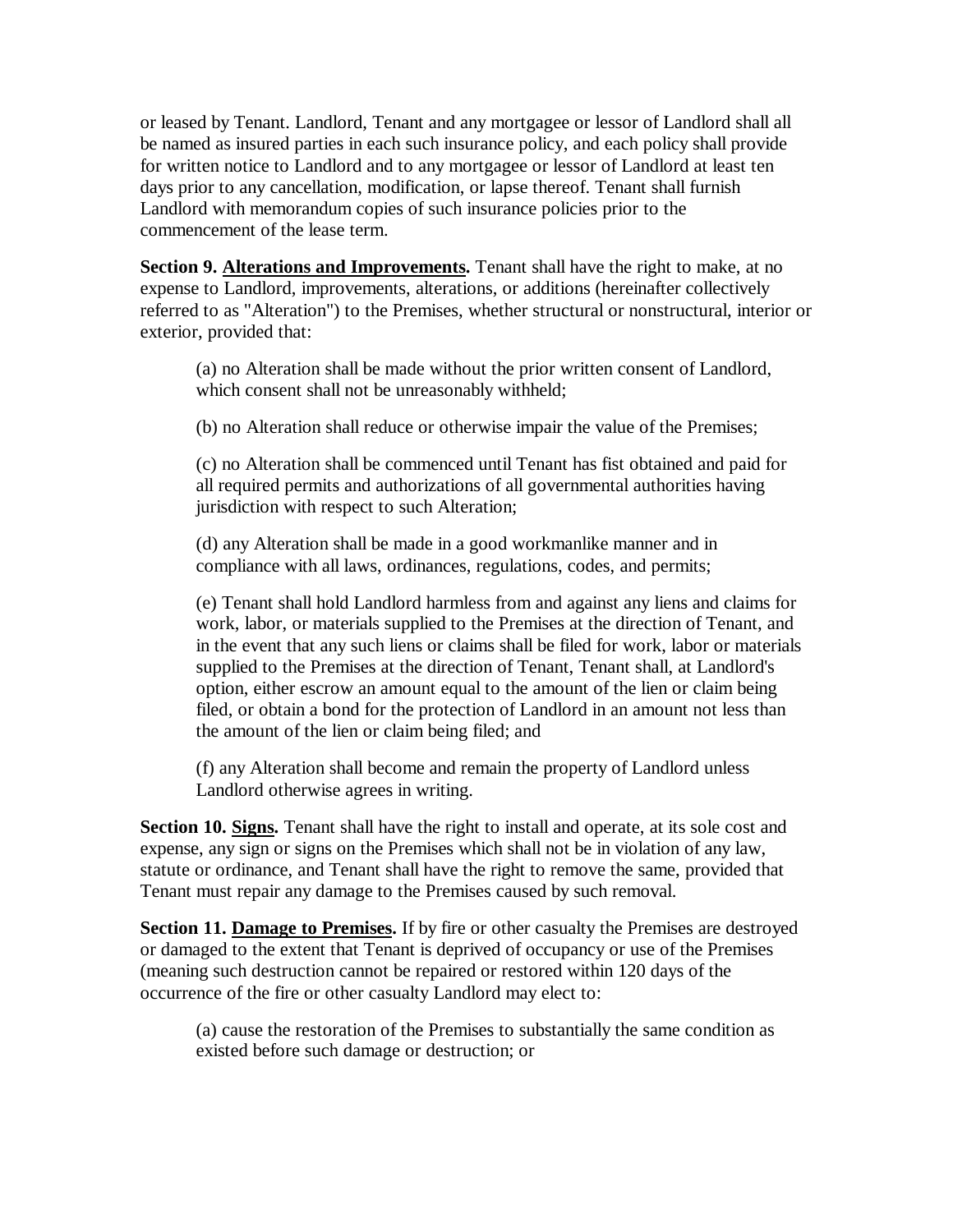(b) cancel this Lease as of the date of such fire or casualty by giving written notice to Tenant not more than 30 days thereafter. Should Landlord elect to proceed under (a), above, rent shall abate unless Tenant continues to partially occupy the Premises in which case Tenant shall pay all rent on a prorated basis, until the Premises are restored, equal to an amount obtained by multiplying the then existing monthly rent by a percentage equal to the fraction which has as its numerator the amount of square feet in the improvements of the Premises which is incapable of being used for its intended purpose and as its denominator the total amount of square feet in the improvements on the premises. If such damage does not deprive Tenant of occupancy or use of the Premises, Landlord shall proceed with due diligence to cause the restoration of the Premises to substantially the same condition as existed before such damage. In such latter event, rent shall not abate. Tenant shall fully cooperate with Landlord in making available to Landlord for the purpose of so restoring the Premises all insurance proceeds payable under Section 8 as a result of fire or other casualty damage to the Premises.

**Section 12. Condemnation.** If all or materially all of the Premises are taken in appropriation proceedings or by right of eminent domain or by the threat of the same, then this Lease shall terminate as of the date Tenant is deprived of occupancy thereof, and Tenant's obligations under this Lease, except obligations for rent and other charges herein to be paid by Tenant up to the date thereof, shall terminate. For purposes of this Lease, "materially all of the Premises" shall be considered as having been taken if the portion of the Premises taken, due either to the area so taken or the location of the portion taken, would leave the remaining portion not so taken insufficient to enable tenant to effectively and economically conduct it business at the Premises.

If Less than materially all the Premises are taken in appropriation proceedings or by right of eminent domain or by the threat thereof, then this Lease shall not terminate as a result of such taking, but Landlord shall promptly repair and restore the Premises to substantially the same condition as existed immediately before such taking. Until such repair and restoration are completed, rent shall be abated in the proportion of the number of square feet of improvements on the Premises of which Tenant is deprived bears to the total square feet of such improvements immediately prior to such taking. Thereafter, if the number of square feet of improvements is less than the total of the same prior to such taking, rent shall be reduced in the proportion to which the number of square feet of improvements existing after such repair and restoration is less than the total of the same prior to such taking.

All damages awarded for any such taking shall belong to and be the property of Landlord, whether such damages shall be awarded as compensation for diminution in value to the leasehold or to the fee of the Premises, or otherwise, provided, however, that Tenant shall be entitled to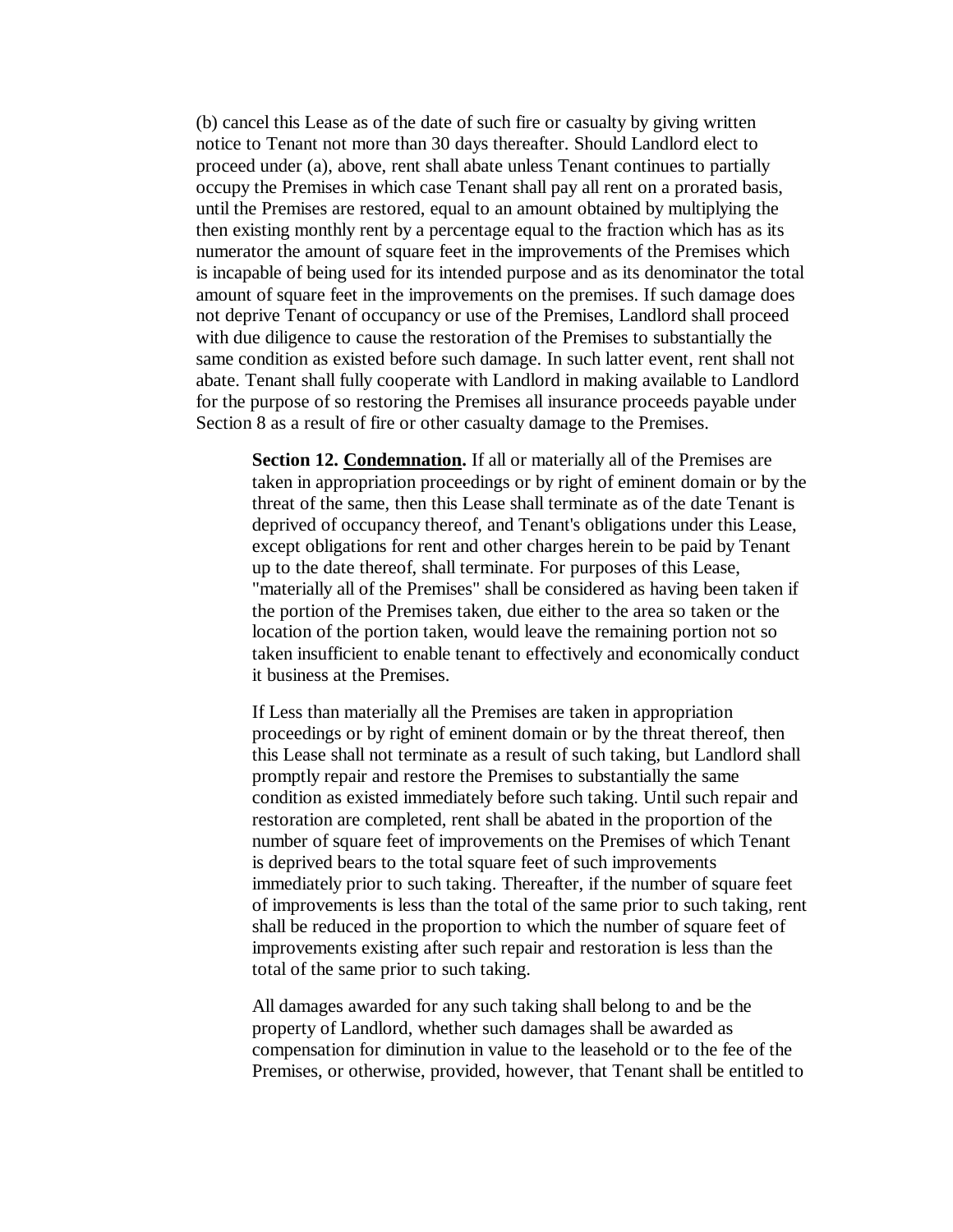any portion of the award made to Tenant for removal and reinstallation of Tenant's fixtures or for the cost of Tenant's immovable fixtures, if any.

**Section 13. Default.** If Tenant fails to pay any installment of rent or make any other payment required to be made by Tenant when the same shall become due and payable hereunder, or if Tenant fails to observe and perform any other provision, covenant, or condition of this Lease required under this Lease to be observed and performed by Tenant within 15 days after Landlord shall have given notice to Tenant of the failure of Tenant to observe and perform the same, or if Tenant abandons or vacates the Premises during the continuance of this Lease, or if Tenant makes an assignment for the benefit of creditors or enters into a composition agreement with its creditors, or if the interest of Tenant in the Premises is attached, levied upon, or seized by legal process, or if this Lease is assigned in violation of the terms hereof or is terminated by operation of law, then, in any such event, immediately or at any time thereafter, at the option of Landlord, Landlord shall, as it elects, either:

(a) declare this Lease to be in default, in which event this Lease shall immediately cease and terminate, and Landlord may possess and enjoy the Premises as though this Lease had never been made, without prejudice, however, to any and all rights of action when Landlord may have against Tenant for rent and other charges payable by Tenant hereunder (both past due and future rent due Landlord and past due and future charges payable by Tenant), damages, or breach of covenant, in respect to which Tenant shall remain and continue liable notwithstanding such termination; or

(b) relet the Premises, or any part thereof, for such term or terms and on such conditions, as Landlord deems appropriate for and on behalf of Tenant, for the highest rental reasonably attainable in the judgment of Landlord, which reletting shall not be considered as a surrender or acceptance back of the Premises or a termination of this Lease, and recover from Tenant any deficiency between the amount of rent and all other charges payable by Tenant under this Lease and those amounts obtained from such reletting, plus any expenses incurred by Landlord in connection with such reletting, including, without limitation, the expenses of any repairs or alterations Landlord deems necessary or appropriate to make in connection with such reletting and all sums expended for brokerage commissions and reasonable attorneys' fees, but Landlord shall be under no duty to relet the Premises; or

(c) declare the whole amount of the rent and other charges which would otherwise have been paid by Tenant over the balance of the lease term to be immediately due and payable, without prejudice, however, to any and all other rights of action which Landlord may have against Tenant for past due rent and other charges payable by Tenant hereunder, damages or breach of covenant, in respect to which Tenant shall remain and continue liable notwithstanding Landlord's election to proceed under this clause (c).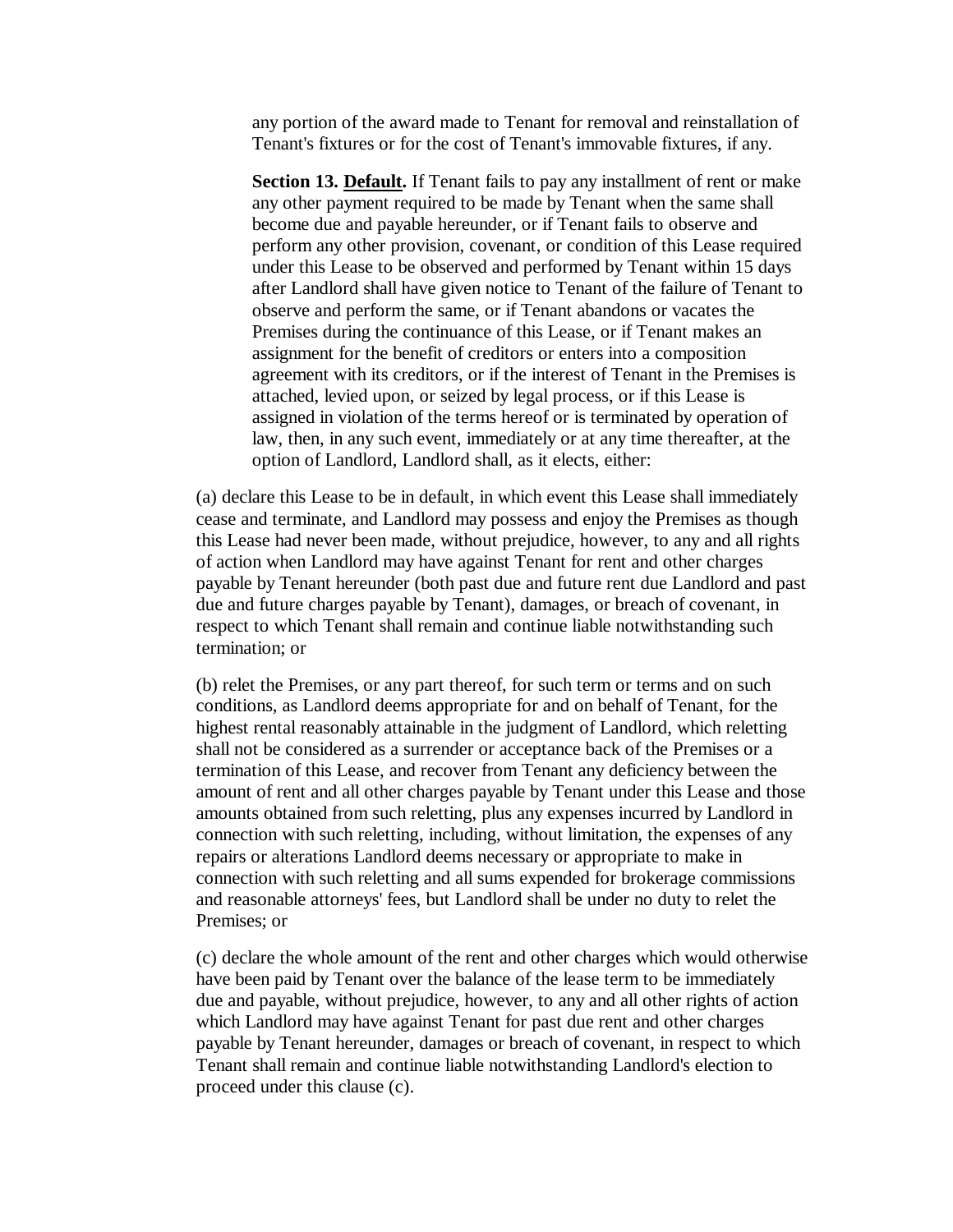In the event that a bankruptcy or insolvency proceeding is filed by or against Tenant, or if a court of competent jurisdiction or other governmental authority approves a petition seeking a reorganization, arrangement, composition or other similar relief with respect to Tenant, or appoints a trustee, receiver or liquidator of Tenant or of all, or substantially all, of Tenant's property or affairs, or assumes custody or control of all, or substantially all, of the property or affairs of Tenant, Landlord shall have the right to elect any of the remedies set forth above. If this Lease is assumed or assigned to a trustee, receiver, liquidator or other court-appointed person or entity without Landlord's prior written consent, the parties and their respective successors (whether by operation of law or otherwise agree that, upon such an assignment or assumption, all defaults of Tenant prior to such assignment or assumption must be cured or that adequate assurances that such defaults will be promptly cured must be given and that adequate assurances of future performance under this Lease must be provided. Such adequate assurances shall mean that a bond shall be issued in favor of Landlord in the amount equal to one year's future rent and that an amount equal to all existing monetary obligations of Tenant which are in default shall be escrowed with an escrow agent acceptable to Landlord. Additionally, all past due monetary obligations of Tenant which are in default shall be paid to Landlord within 60 days after the assignment or assumption and rent will be currently and continually paid on a timely basis commencing with the first day of the month following the 60th day of the assignment and assumption.

**Section 14. Non-Waiver and Right to Cure Defaults.** Neither a failure by Landlord to exercise any of its options hereunder, nor a failure to enforce its rights or seek its remedies upon any default, nor an acceptance by Landlord of any rent accruing before or after any default, shall affect or constitute a waiver of Landlord's right to exercise such option, to enforce such right, or to seek such remedy with respect to that default or to any prior or subsequent default. The remedies provided in this Lease shall be cumulative and shall not in any way abridge, modify or preclude any other rights or remedies to which Landlord is entitled, either at law or in equity.

If Tenant fails to pay by their respective due dates all rents, charges or other obligations to be paid by it pursuant to the terms hereof, or fails to make necessary repairs to the Premises, or fails to perform any other duties which it is required to perform hereunder, then Landlord, at its option, may do so and the amount of any expenditure attributable to such action by Landlord, plus accrued interest at the rate of percent ( $\_\_\%$ ) per annum from the time each such expenditure is made until reimbursed, shall immediately become due and payable to Landlord and shall be considered additional rent hereunder; but no such payment or compliance by Landlord shall constitute a waiver of any such failure by Tenant or affect any right or remedy of Landlord with respect thereto.

**Section 15. Cooperation Respecting Mortgages.** Tenant leases the Premises subject to any mortgages now or hereafter placed upon the Premises and agrees to cooperate with Landlord in any attempts Landlord or Landlord's lessor may make from time to time to obtain mortgage financing secured by the Premises. Tenant shall furnish to Landlord or to Landlord's lessor such written information and execute such documentation concerning this Lease as may be requested by Landlord or Landlord's lessor in connection with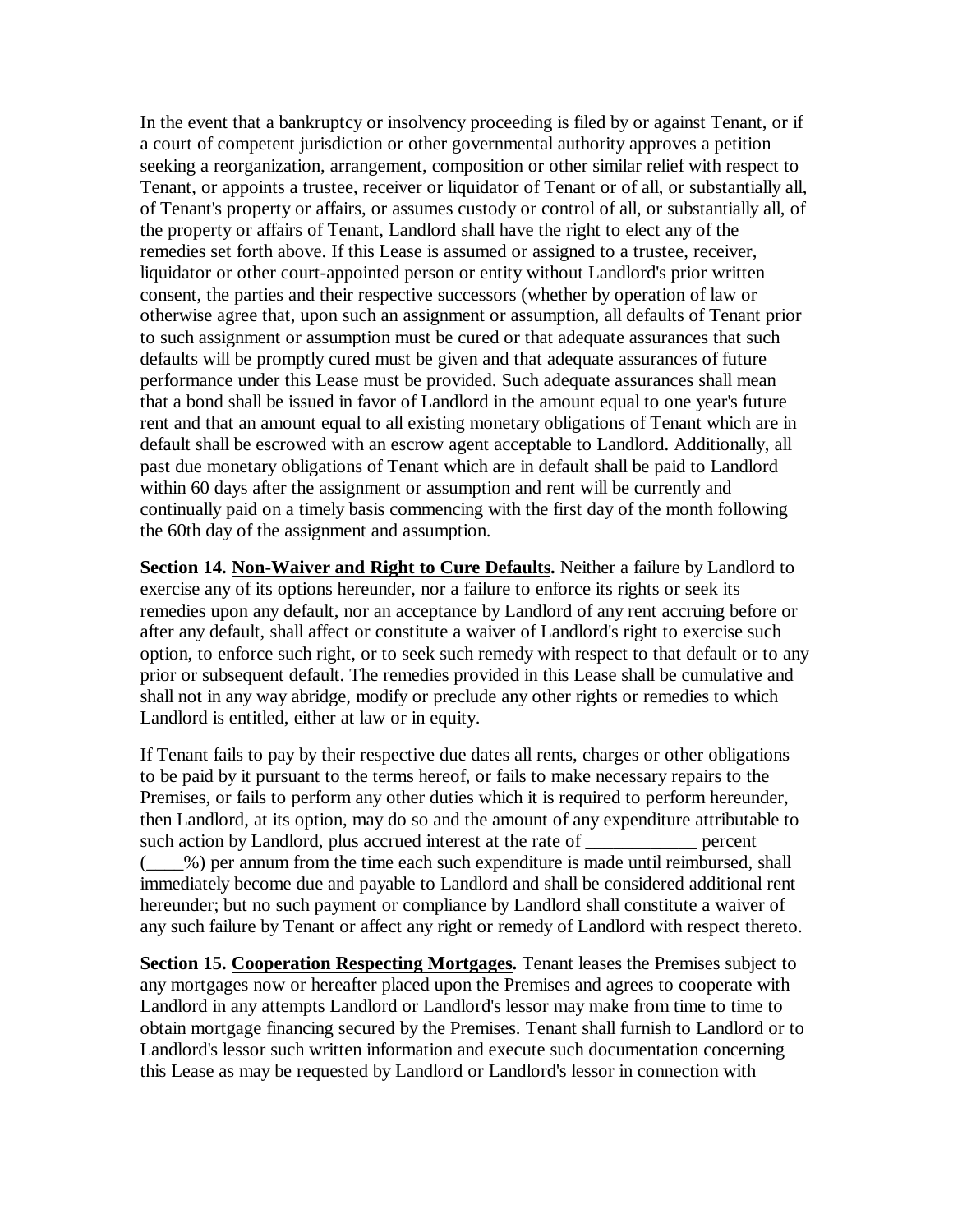existing mortgage financing. Tenant shall, at the request of Landlord or Landlord's lessor, formally subject and subordinate its interest in this Lease.

**Section 16. Estoppel Certificate.** Tenant shall, at Landlord's request upon not less than ten days' prior notice by Landlord, execute, acknowledge, and deliver to Landlord, or such other party as Landlord may specify, a statement in writing certifying that this Lease has not been modified and is still in full force and effect (or if modified, that the same is in full force and effect as modified and stating the modifications), and the dates to which the rent and any other obligations to be paid hereunder by Tenant have been paid, and stating whether or not, to the best of the knowledge of Tenant, Tenant or Landlord is in default in performance of any obligation hereunder, and if so, specifying each such default.

**Section 17. Holding Over by Tenant.** If Tenant shall continue in possession of the Premises beyond the termination of the lease term, such holding over shall be considered an extension of this Lease for a one-month period and so on, from month to month, until terminated by either party by giving not less than 30 days written notice of termination to the other. Such holding over shall be upon the same terms and conditions as are set forth in this Lease.

**Section 18. Surrender of Premises.** Upon termination of this Lease, whether by lapse of time or otherwise, or upon the exercise by Landlord of the power to enter and repossess the Premises without terminating this Lease, as hereinbefore provided, Tenant shall at once surrender possession of the Premises to Landlord in a condition and order of repair substantially similar to its original condition and order of repair upon the commencement of the lease term, reasonable wear and tear and damage by events of casualty described in Section 1, excepted, and shall at once remove all of Tenant's personal property and trade fixtures from the Premises. Upon any such termination, Tenant shall, as directed by Landlord, either remodel any addition to the Premises constructed by Tenant under Section 9, above, so as to facilitate use of such addition for office operations or remove such addition from the Premises. Any such remodeling or removal of any addition to the Premises shall be made by Tenant at its sole cost and expense. If, upon any such termination, Tenant does not at once surrender possession of the Premises and remove such of its property as allowed by Landlord, Landlord may forthwith re-enter and repossess the same and remove all of Tenant's property without being guilty of trespass or of forceful entry or detainer or without incurring any liability to Tenant for loss or damage to Tenant's property. Upon any such removal of Tenant's property, it shall be considered to have been abandoned and may either be retained by Landlord as its property or may be disposed of at public or private sale as Landlord sees fit. If any such property is either sold at public or private sale or retained by Landlord, the proceeds of any such sale or the then current fair market value of the property, as the case may be, shall be applied by Landlord against Landlord's expenses of removal, storage or sale of such property, the arrears of rent and other charges or future rent and other charges payable hereunder, and any other damages to which Landlord may be entitled hereunder. Tenant shall repair, at its sole cost and expense, any damage to the Premises resulting from the removal of its property as allowed hereunder.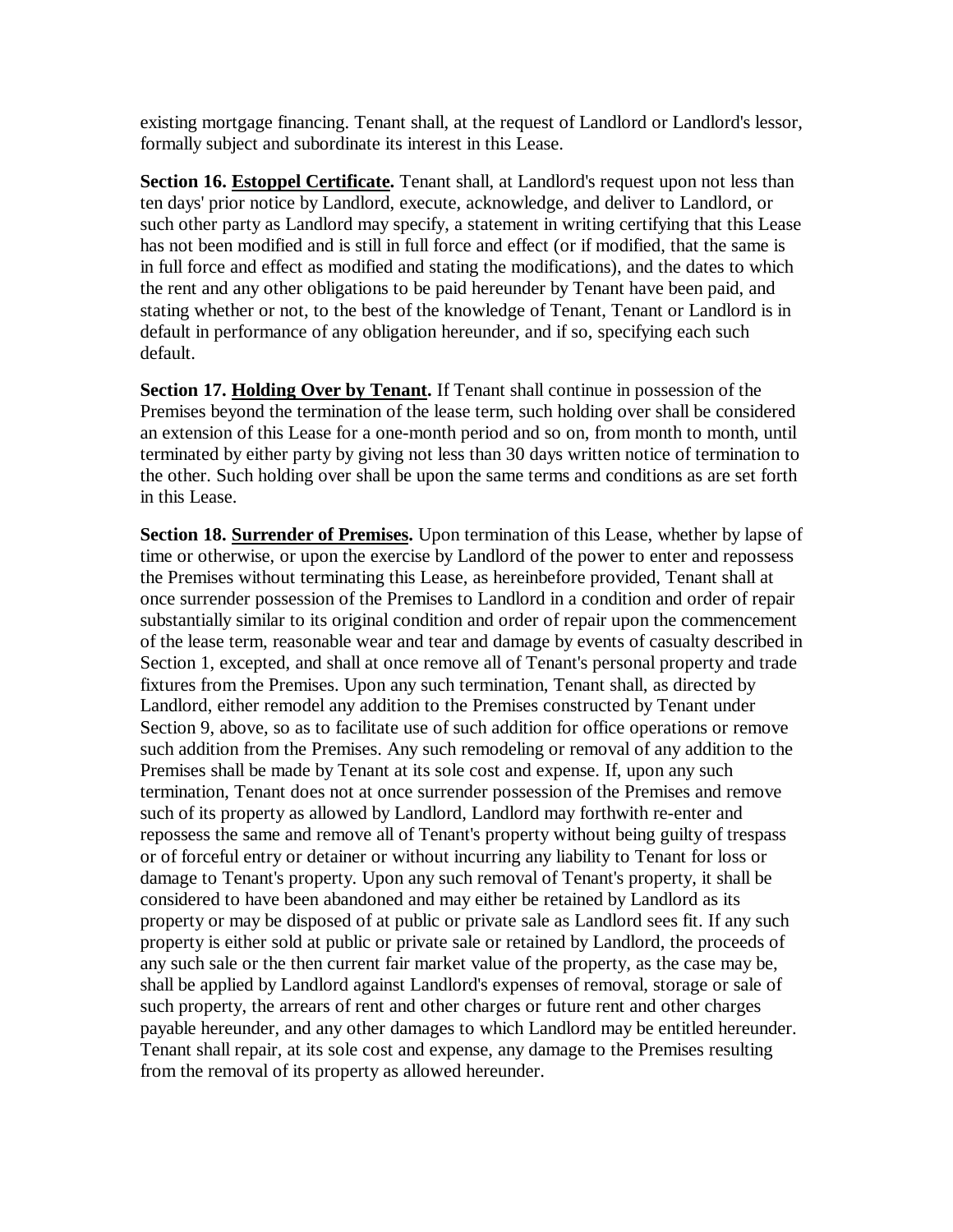**Section 19. Entry by Landlord.** Landlord shall have the right to enter upon the Premises at all reasonable times for the purpose of inspecting the same, and during the last year of the lease term, or any renewal or extension thereof, Landlord may exhibit the same for sale or rent; provided, however, that Landlord shall not unreasonably interfere with Tenant's use of the Premises.

**Section 20. Time of the Essence.** Time is of the essence in the performance and observance of each and every term, covenant and condition of this Lease by both Landlord and Tenant.

**Section 21. Notices and Payment of Rent.** Any payment of rent, notice, exercise of option or election, communication, request or other document or demand required or desired to be given to Landlord or Tenant shall be in writing and shall be deemed given:

(a) to Landlord when delivered personally to the managing partner of Landlord or when deposited in the United States mail, first-class, postage prepaid, addressed to Landlord at its address set forth at the beginning hereof; and

(b) to Tenant when delivered in person to an officer of Tenant or when deposited in the United States mail, first-class, postage prepaid, addressed to Tenant at its address set forth at the beginning hereof. Either party may, from time to time, change the address at which such written notices, exercises of options or elections, communications, requests, or other documents or demands are to be mailed, by giving the other party written notice of such changed address.

Section 22. Assignment. Tenant shall not assign this Lease or sublet the Premises, or any part thereof, without the prior written consent of Landlord, which consent may be subject to terms and conditions as Landlord considers necessary in order to protect its interest in the premises; provided, however, that no assignment of this Lease, whether by act of tenant or by operation of law, and no sublease of the premises, or any part thereof, by or from tenant, shall relieve or release tenant from any of its obligations hereunder.

**Section 23. Governing Law.** This Lease shall be subject to and governed by the laws of the State of Ohio even though one or more of the parties may be or may become a resident of a different state.

**Section 24. Amendments.** No amendment to this Lease shall be valid or binding unless such amendment is in writing and executed by the parties hereto.

**Section 25. Captions.** The captions of the several sections of the Lease are not a part of the context hereof and shall be ignored in construing this Lease. They are intended only as aids in locating and reading the various provisions hereof.

**Section 26. Sever ability of Provisions.** The invalidity or unenforceability of any particular provision of this Lease shall not affect the other provisions hereof and this Lease shall be construed in all respects as if such invalid or unenforceable provision were omitted.